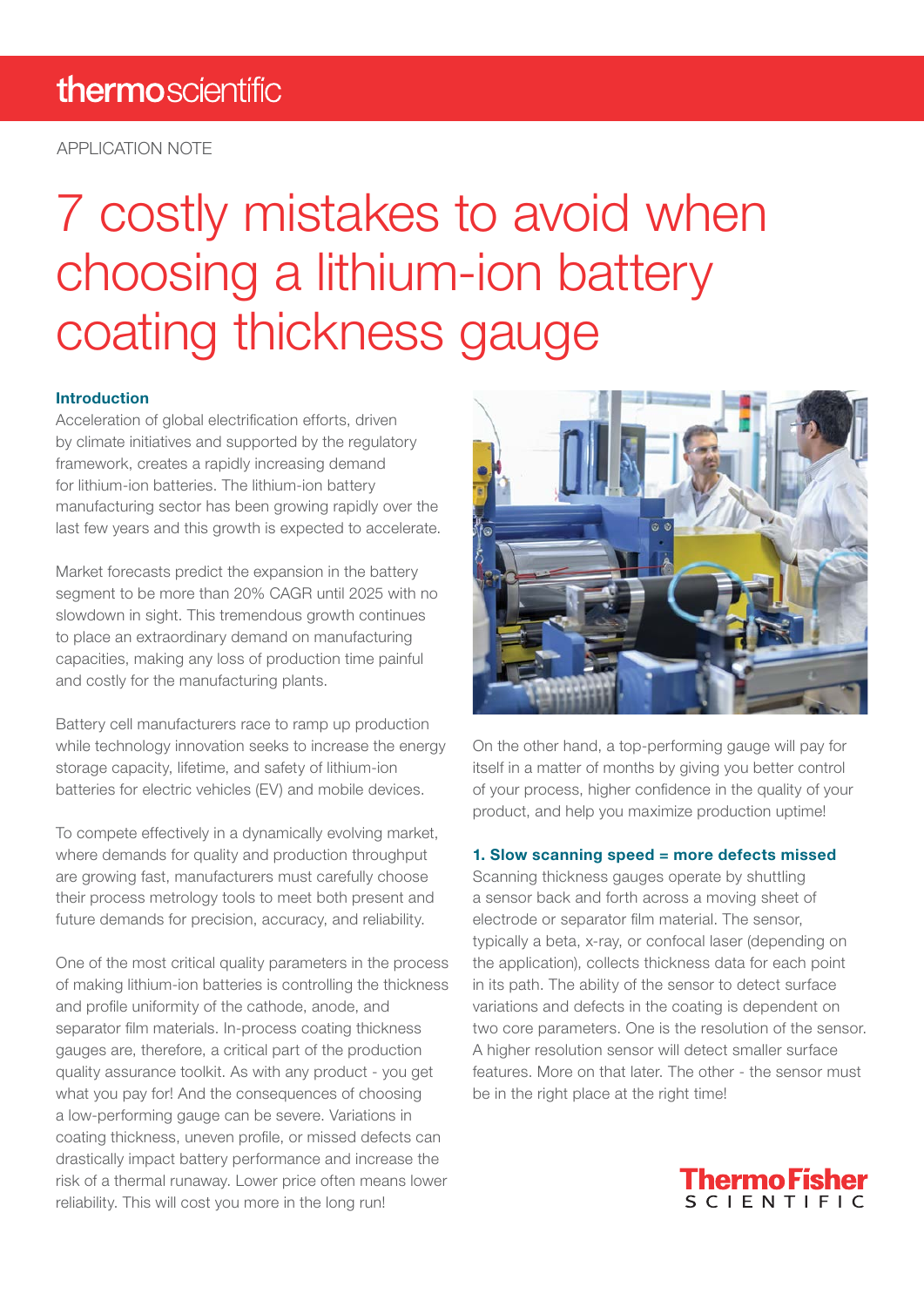Scanning speed is a critically important parameter to consider when selecting a thickness gauge. This speed is not simply a function of mechanics. The ability to move faster while maintaining the required measurement accuracy and defect detection requires a faster sensor response time, higher source strength, signal- to-noise, and spatial resolution.



Figure 1: Scanning path of a gauge over a moving sheet

The difference between a low-performing gauge and a leading product like [Thermo Scientific™ LInspector™](https://www.thermofisher.com/order/catalog/product/LICOATING#/LICOATING ) [Measurement and Control System](https://www.thermofisher.com/order/catalog/product/LICOATING#/LICOATING ) can be significant. LInspector Measurement and Control System can scan a 1350mm wide sheet in 3 seconds while delivering bestin-class measurement repeatability of  $\pm 0.05\%$  or 0.1gsm, whichever is greater. Other gauges scan at about half this speed, offer inferior resolution and an order of magnitude lower accuracy.

Compromising on the scan speed and performance of your gauge increases and often more than doubles the risk of missing critical defects. This translates to higher overall quality risk, limits your ability to access premium market segments, and can result in damage to customer relationships and your brand reputation. Can you afford it?

## 2. If you can't measure it, you can't fix it!

The ability to resolve and spatially characterize surface features is one of the most critical performance characteristics of a coating thickness gauge. Increasing demands on battery performance force tighter tolerances and more stringent quality controls in the coating

process, all in the effort to produce a more uniform energy density profile.

The surface features at the edge of the coating layer, in particular, have to be carefully controlled. Choosing a gauge with low spatial resolution, poor sensitivity or a slow sensor response time can easily translate to a lost contract or inability to meet future specs for your key customers!

Lower performing gauges can only reliably resolve streaks wider than 10mm in width. This is a limitation resulting from reliance on inferior sensors with a poorly optimized beam geometry, lower source strength, and sluggish response time.

In contrast, a best-in-class gauge like Linspector [Measurement and Control System](https://www.thermofisher.com/order/catalog/product/LICOATING#/LICOATING ) can resolve 3mm streaks per IEC61336 standard by using a sensor with the highest resolution and fastest signal response time, combined with a beam technology that doesn't require a mask. Even smaller streaks, down to 1mm, can be resolved when operating at reduced scanning speeds. Sensor performance, reproducibility of the measurement, and speed of response all add to a better representative uniformity profile and as a result a better end product.



Figure 2. Accuracy in measurement of feature dimensions

Taking a risk with an inferior gauge leaves you half-blind to some of the most critical quality challenges in your coating process. To paraphrase a famous quote by Peter Drucker – if you can't measure it, you can't fix it!

## 3. No automatic profile control? It will cost you…a lot!

Reliance on the operator to manually adjust process parameters may seem like a way to reduce costs but this can be deceptive. Manual adjustments to control the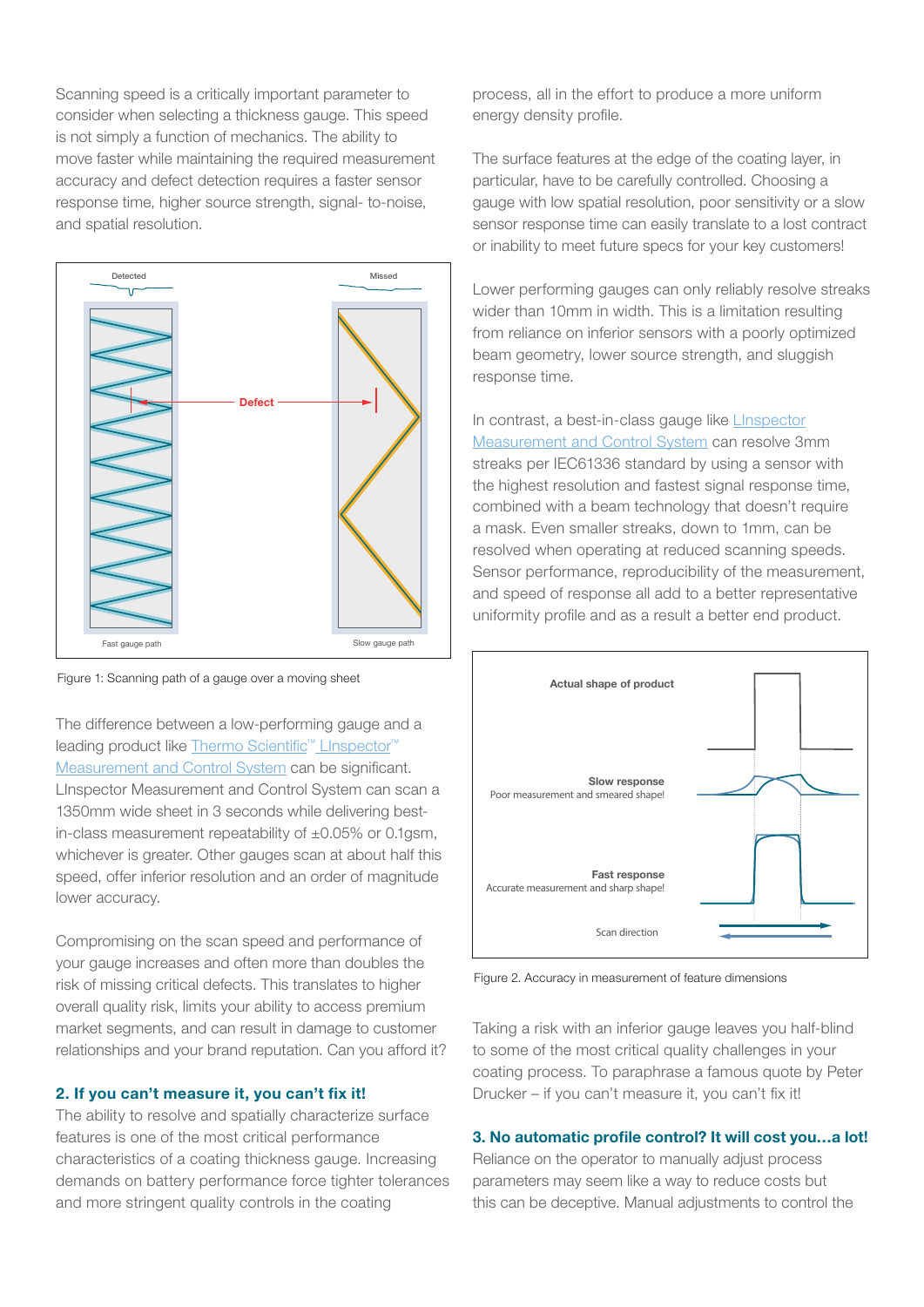coating thickness or profile can only be made infrequently and much depends on the operators' experience and skill. This not only puts your ability to maintain the required coating uniformity at risk, but can also result in waste of expensive raw materials.

Let's consider an example of a cathode coating line where customer specifications call for a minimum coating weight of no less than 200 gsm (grams per square meter). To ensure that the product consistently meets the requirements, the target thickness will have to be set higher to account for variability in the coating process. Profile variability can be on the order of 2% even at a steady state in a manually controlled production and can manifest itself as non-uniformity in both cross-track and along-track directions. Since the thickness profile can fluctuate  $\pm 4$  gsm, the process setpoint must be set higher to ensure the minimal thickness specification is met.

When the [LInspector Measurement and Control System](https://www.thermofisher.com/order/catalog/product/LICOATING#/LICOATING), is controlled by APC (Automatic Profile Control), instead of relying on the operator, the variability in average thickness and profile uniformity can be reduced to well under 1%. This is made possible by advanced control loop algorithms that adjust process parameters and automatically compensate for changes in the coating. This automatic control (think cruise control in your car that keeps the speed steady) allows you to operate closer to the lower limits of the specification.



Figure 3. Improvement in profile uniformity through the use of APC in a cross-track direction (CD)

The economic impact of operating closer to the specification can be significant. Savings of just 1 gsm of NMC (Lithium Nickel Manganese Cobalt Oxide) on a production line 1 meter wide can translate into savings of



Figure 4. Reduction in coating material consumption through the use of APC

approximately 25 tons of NMC per year. With NMC cost of US \$26 per kg (CNY ¥170 per kg) this translates to US \$0.7M per year!

#### 4. Ignoring the costs of production line start-up.

Getting a coating process into a steady state requires careful tuning. When done manually, the tuning process becomes somewhat of an art and results can differ greatly between operators of various skill levels. A trained operator typically takes about 35-45 minutes to start a coating line and get it to a target specification.





Figure 5. Reduction in start-up time through the use of APC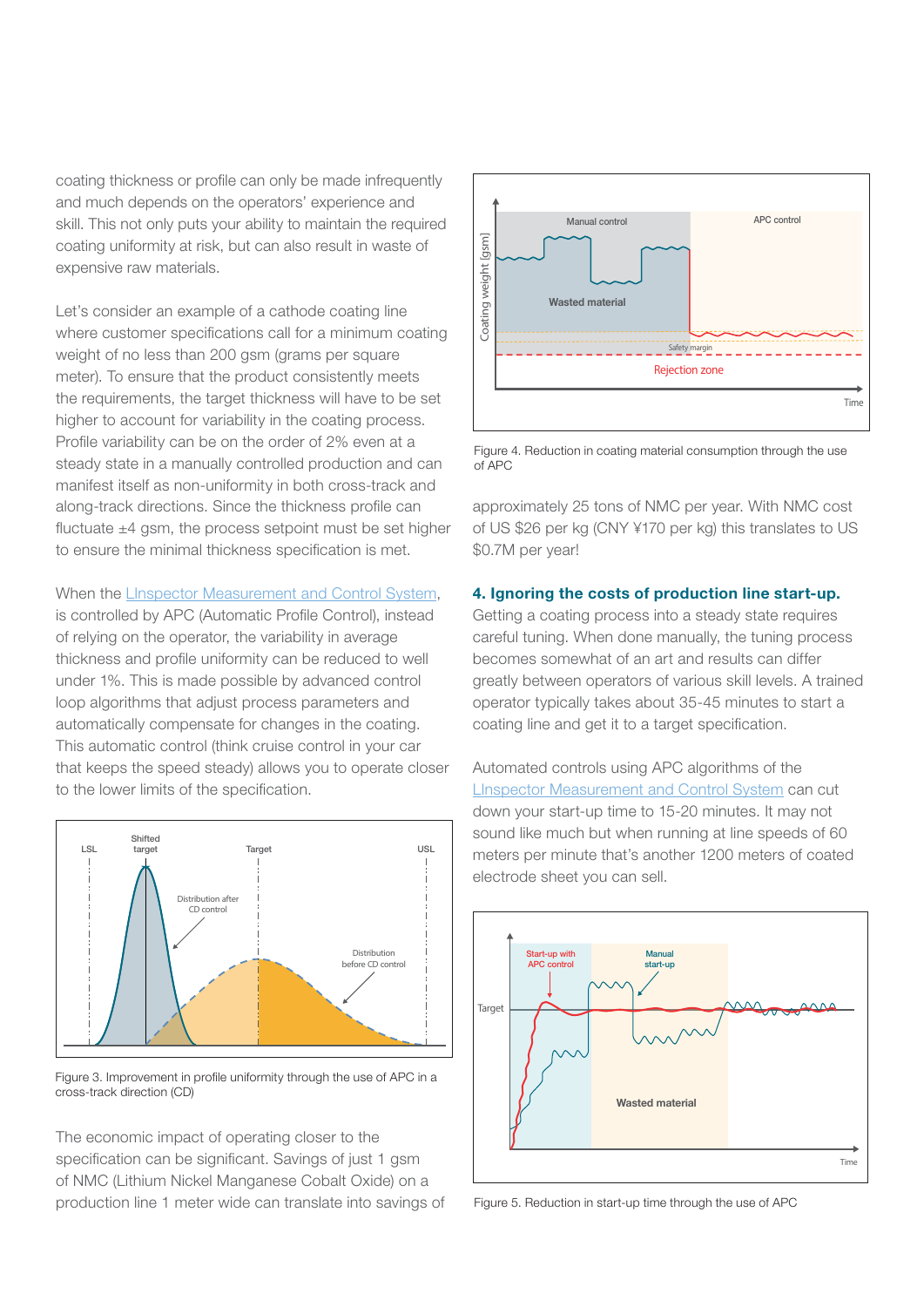A typical cathode production line can see savings of more than US \$50k per year in materials, machine time, and throughput increase by switching to APC.

# 5. Not thinking forward? Total cost of ownership and futureproofing.

The purchase price of capital equipment is a very important factor when scoping projects and selecting suppliers for a new production line or when upgrading existing equipment. The purchase price alone, however, does not tell the whole story.

Total cost of ownership must be taken into consideration when selecting your new coating thickness gauge. This cost includes maintenance requirements of the equipment, consumables, cost of a service contract (make sure your supplier can offer one), plus cost of operator and maintenance personnel training, and operational costs. Choosing a gauge that requires more maintenance can easily result in lost production time and revenue.

When making a capital equipment purchase you should consider not only the performance characteristics needed for today's process but also consider developing customer requirements. A thickness gauge can be expected to serve you for years. Choosing a lowperforming gauge today may result in having to spend more capital funds. Lithium-ion battery technology is evolving rapidly. Requirements for coating uniformity and overall precision in production processes continue to increase. A best-in-class technology like the [LInspector](https://www.thermofisher.com/order/catalog/product/LICOATING#/LICOATING )  [Measurement and Control System](https://www.thermofisher.com/order/catalog/product/LICOATING#/LICOATING ) will futureproof your investment and pay dividends for years forward.

# 6. Underestimating the importance of reliability and support.

The reliability of production equipment plays a critical role in making the plant run smoothly. Just as critical is the reliability of in-process metrology tools, like thickness measurement gauges. Here, in addition to the reliability of mechanical parts and electronics, you should ensure that the results produced by the gauge do not drift over time. Top-tier gauging equipment manufacturers like Thermo Fisher Scientific invest in rigorous quality programs, adherence to international standards, certification, and training to maximize the reliability and uptime of their products.

The ability of the manufacturer to offer timely service and rapid response in machine-down situations can easily outweigh differences in the initial price offer.



The Thermo Scientific™ LInspector™ Measurement and Control System

Thermo Fisher Scientific has the strongest network of service and support specialists around the world and can tailor a support contract to your specific requirements, up to and including a resident engineer on site.

Another aspect to consider is Digital Solutions. Being able to monitor the health and performance of your thickness gauge remotely, analyze historical trends, send and receive support notifications can help you maximize the value of your investment. The Thermo Scientific™ Instrument Performance Management (IPM) suite of tools makes our thickness gauge part of your Industry 4.0 and Smart Factory initiatives. This IIoT based solution helps you transform your maintenance program from a responsive into a predictive model and helps you maximize equipment uptime.

# 7. Any gauge will do? Choose your brand partner carefully.

The highly competitive nature of today's battery market means that you should choose your technology partner carefully.

- Can the supplier offer measurement performance that will give you a top-quality product today and in the future?
- Do they have technical experts on staff to support your development efforts?
- Can the supplier offer timely and experienced support in every location you plan to build?
- Can the supplier meet the quality, reliability, and safety standards required by each of your regional operations?
- Are their supply chains managed and secured to ensure continuity of supply and support for you?
- Is the supplier staying on top of the rapid innovation pace of the industry and will be able to develop new solutions when you need them?